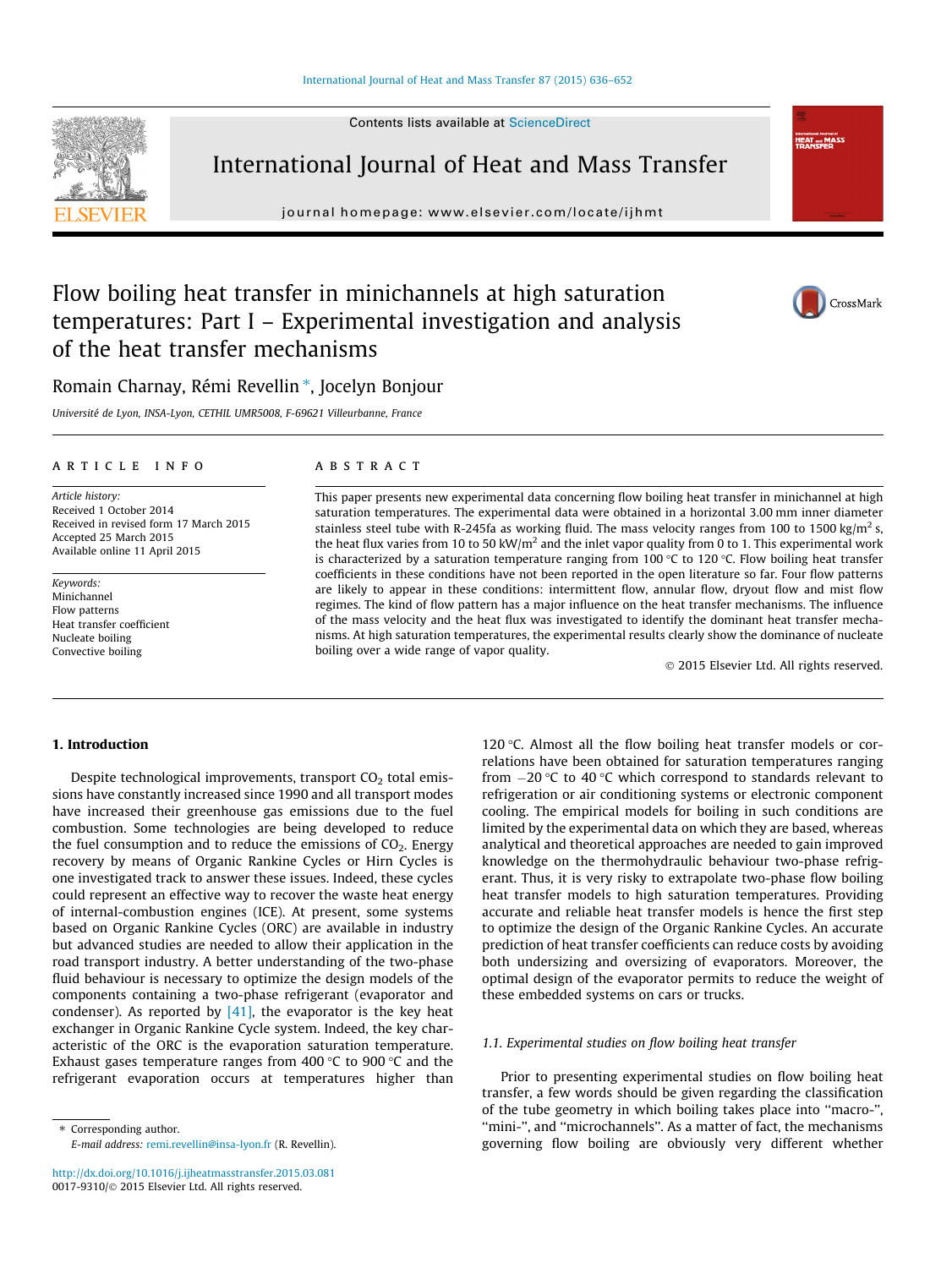capillary forces are negligible or not, which is related to the channel diameter. In the literature no universal agreement exists and thus different definitions are available. Nonetheless, [\[26\]](#page--1-0) proposed a general definition with an engineering practice and application areas which is based on the following ranges of hydraulic diameters:

- Macrochannels:  $d_h > 3$  mm
- Minichannels:  $d_h = 200 \mu m 3 \mu m$
- Microchannels:  $d_h$  = 10  $\mu$ m–200  $\mu$ m

Experimentally, two mechanisms were assumed to govern flow boiling heat transfer in macrochannels: (i) the nucleate boiling and (ii) the convective boiling. Nucleate boiling is related to the formation of bubbles at the tube wall, whereas, convective boiling is related to conduction and convection through a thin liquid film with evaporation at the liquid–vapor interface. These boiling mechanisms are often assumed when trying to describe flow boiling, for simplicity, to be independent the one from the other. In fact, it is indeed well known (see  $[11]$ ) that these mechanisms can coexist when the vapor quality increases.

These mechanisms were experimentally related to the heat transfer coefficient:

- when nucleate boiling is dominant, the heat transfer coefficient is independent of the mass velocity and vapor quality, dependent on the heat flux and sensitive to the saturation pressure level.
- when convective boiling is dominant, the heat transfer coefficient is independent of the heat flux and dependent on the mass flux and vapor quality.
- when both nucleate and convective boiling are of the same order importance, the heat transfer coefficient is dependent on the heat flux, mass velocity and vapor quality.

Another heat transfer mechanism can exist in particular conditions which is called dryout. A concise summary of experimental research on two-phase heat transfer coefficient is presented below for different geometries: macrochannels, minichannels and microchannels. The objective is not to describe all the works that were published on this topic but rather to describe those sufficient to illustrate typical trends observed in the literature. This review draws attention to three main points:

- the different mechanisms that govern flow boiling heat transfer.
- the difference between flow boiling heat transfer in macrochannels and microchannels.
- the effect of the temperature on the heat transfer coefficient.

The main features of the analysed experimental studies are summarised in Tables 1–3.

## 1.2. Flow boiling heat transfer studies in macrochannels

During the five last decades, flow boiling of refrigerants in tubes has been intensely investigated especially in sight of refrigeration

Table 1

Summary of experimental flow boiling heat transfer studies in macrochannels.

applications. This concise review focuses on experimental studies of flow boiling heat transfer in circular macroscale tubes to illustrate the typical trends observed in such geometry. [\[22\]](#page--1-0) reported a heat transfer investigation during flow boiling of R-134a inside a 12.00 inner diameter horizontal tube. The heat transfer coefficients were dependent of mass velocity and heat flux indicating that nucleate boiling and convective boiling were both present.

[\[47\]](#page--1-0) studied phase-change heat transfer coefficient characteristics for R-22 and R-410A flowing inside a smooth tube with a 6.54 mm inner diameter. They noticed two different trends according to the mass velocity:

- For a mass velocity of 100 kg/m<sup>2</sup> s, the effect of heat flux was very pronounced for both R-22 and R-410A and the heat transfer coefficients did not increase with the vapor quality. These trends were the clue for a predominance of nucleate boiling in the heat transfer mechanisms.
- For a mass velocity of 400 kg/m<sup>2</sup> s, the heat transfer coefficients increased with the vapor quality. The flow regime visualized was annular flow pattern. In this region, the heat transfer was dominated by convective boiling.

[\[28\]](#page--1-0) presented an experimental study on flow boiling heat transfer for five refrigerants (R-134a, R-123, R-402A, R-404A and R-502) evaporating inside horizontal tubes with two diameters: 12.00 mm and 10.92 mm. They observed a significant increase in the heat transfer coefficient with heat flux. They defined three different trends:

- At low vapor quality (from 8 to 15%), they observed a maximum in heat transfer coefficients which could correspond to a change in flow pattern or a change in the respective contribution of nucleate boiling and convective boiling to the overall heat transfer.
- For intermediate vapor quality, the heat transfer coefficient decreased monotonically with increasing vapor quality at the lowest mass flow rate, in their case 100 kg/m<sup>2</sup> s.
- At high vapor quality, they observed a decrease of the heat transfer coefficient which was caused by the transition from annular flow to annular flow with partial dry-out.

[\[23\]](#page--1-0) performed experiments on flow boiling in horizontal tube with an inner diameter of 12.7 mm for three refrigerants: R-22, R-134a and R-404A. They discovered new trends in connection to the effects of heat flux and mass velocity. They found that nucleate boiling effects could persist at high vapor quality, especially for higher heat fluxes. [\[35\]](#page--1-0) investigated flow boiling heat transfer with R-410A and carbon dioxide in a 6.1 mm inner diameter horizontal smooth tube. The heat transfer trends of carbon dioxide revealed the predominance of nucleate boiling, i.e. dependence upon the heat flux and independence upon the mass velocity and the vapor quality. Nucleate and convective boiling heat transfer mechanisms are active for R-410A flow boiling heat transfer (influence of heat flux, mass flux and quality).

The experimental conditions of these studies are reported in Table 1. In conclusion, for macrochannels, nucleate and convective

| Author                   | Fluid                            | Geometrv | $dh$ [mm]     | $\dot{a}$ [kW/m <sup>2</sup> ] | G [kg/m <sup>2</sup> s] | $T_{\text{sat}}$ [°C] | $x$ [-]       | Type |
|--------------------------|----------------------------------|----------|---------------|--------------------------------|-------------------------|-----------------------|---------------|------|
| Hambraeus [22]           | R-134A                           | Circular | 12.0          | $2 - 10$                       | 60-300                  | $-6.0$                | $0 - 1.0$     | A    |
| Wang et al. $[47]$       | $R-22/R-410A$                    | Circular | 6.54          | $2.5 - 20$                     | 100-400                 | 2.0                   | $0 - 0.95$    | A    |
| Ebisu and Torikoshi [17] | R-410A/R-22/R-407C               | Circular | 7.0           | 7.5                            | 150–300                 | 5.0                   | $0 - 0.9$     | A    |
| Kattan et al. [28]       | R-134a/R-123/R-402A/R-404A/R-502 | Circular | $10.9 - 12.0$ | $0.4 - 37.0$                   | 100-500                 | $-1.3$ to 30.7        | $0.02 - 1.0$  | A    |
| Jabardo and Filho [23]   | R-22/R-134a/R-404A               | Circular | $5 - 20$      |                                | 50-500                  | $8.0 - 15.0$          | $0.05 - 0.95$ | A    |
| Park and Hrnjak [35]     | $CO2/R-410A/R-22$                | Circular | 6.1           | $5 - 15$                       | 100-400                 | $-30.0$ to $-15.0$    | $0.1 - 0.8$   | A    |
|                          |                                  |          |               |                                |                         |                       |               |      |